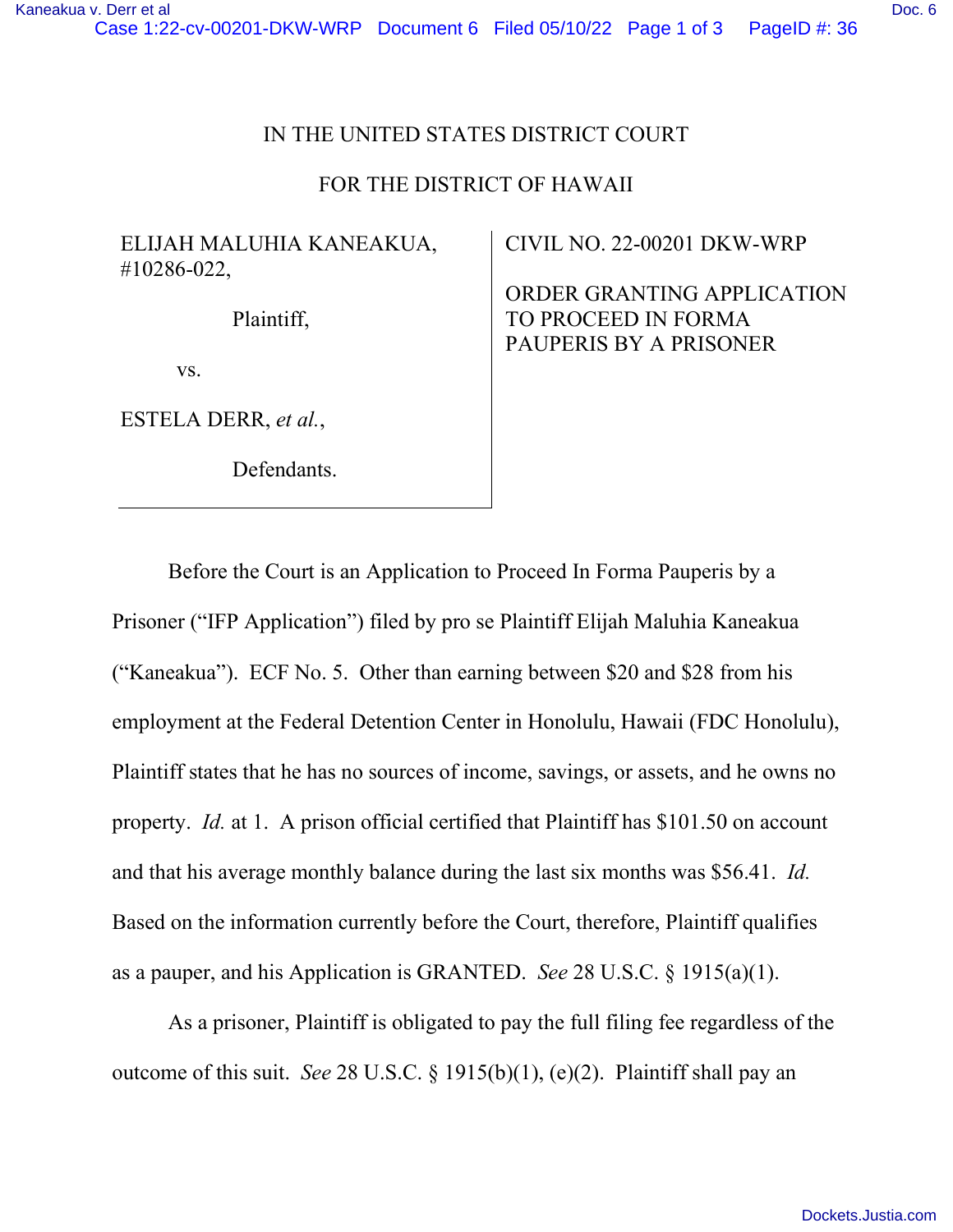initial partial filing fee of 20% of the greater of: (1) the average monthly deposits to his account; or (2) the average monthly balance in his account for the six-month period immediately preceding the filing of the Complaint. 28 U.S.C. § 1915(b)(1). Thereafter, Plaintiff shall make monthly payments equaling 20% of the preceding month's income credited to his account, when the amount in his account exceeds \$10.00, until the \$350.00 civil filing fee is paid in full. 28 U.S.C. § 1915(b)(2).

## IT IS HEREBY ORDERED that:

(1) The Warden of FDC Honolulu, or the Warden's designee, shall calculate, collect, and remit to the Clerk of Court an initial partial payment equaling 20% of Plaintiff's average monthly balance or average monthly deposits to his account within the past six months, whichever is greater. Thereafter, the Warden or designee shall collect monthly payments equaling 20% of Plaintiff's preceding month's income when the account exceeds \$10.00, until the \$350.00 filing fee is paid in full. *See* 28 U.S.C. § 1915(b)(2). These payments must be identified by the name and number assigned to this action.